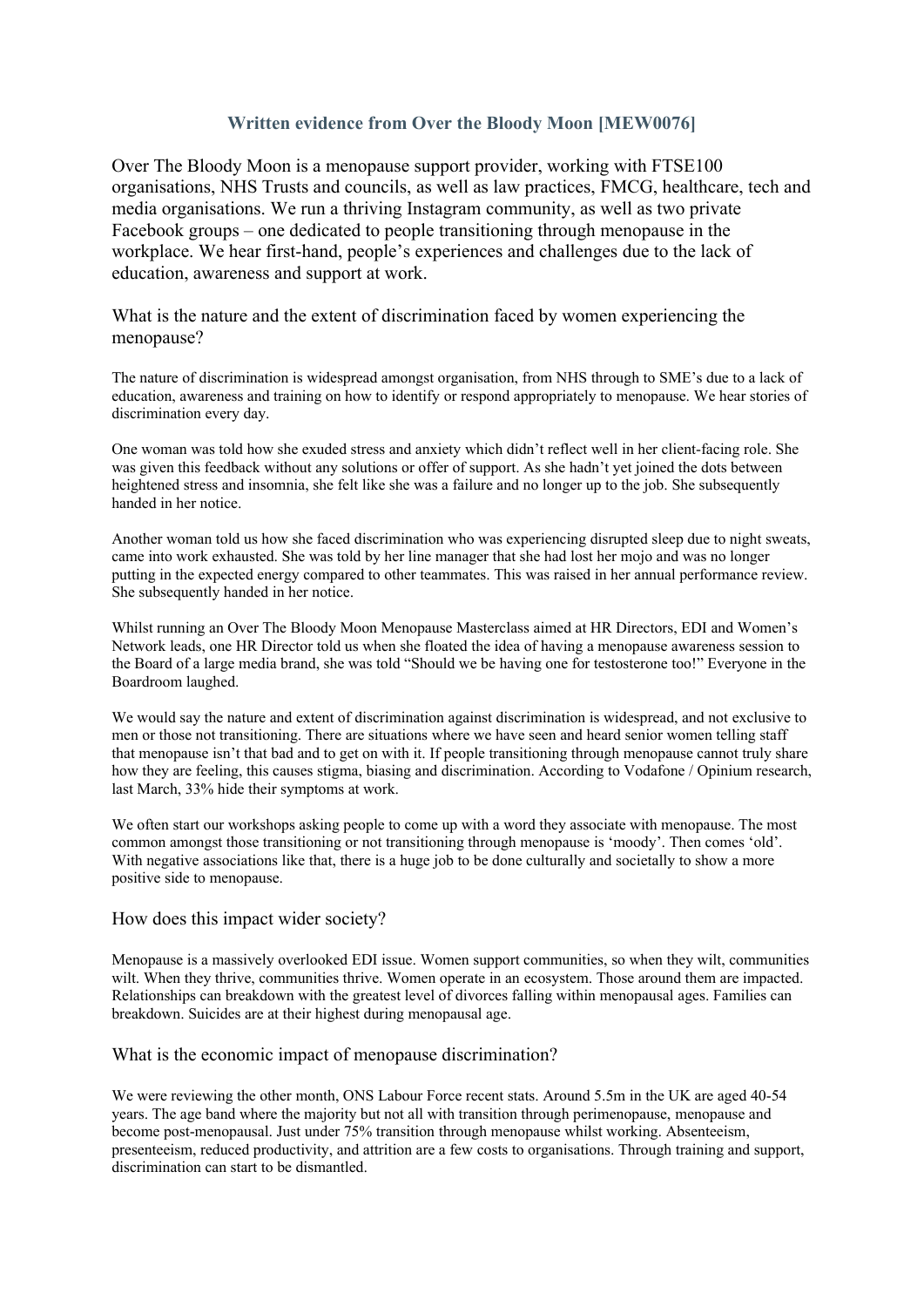Sadly, those finding it hard to manage menopause or with little support network are most at risk of leaving the workplace. It's estimated that around 15%-20% leave the workplace in perimenopause temporarily, triggered by a loss of confidence. That's a loss in talent, knowledge, experience and role models.

We all know that businesses thrive with an intergenerational, gender balanced team. Those in natural menopause are positive role models to younger generations and demonstrate gender parity is achievable in senior leadership. Specifically, people who identify as women, bring with them beneficial skills in a team environment such as mentoring, organisation skills and leadership in change management.

How can businesses factor in the needs of employees going through the menopause?

Conduct an anonymous employee survey to see how many people are affected, in what ways and ask them what they need, in terms of support.

Menopause is a health and wellbeing issue that needs to be addressed but it also transcends other aspects of the business – leadership and development, diversity and inclusion. Creating a cross discipline strategy that helps those transitioning through menopause is key.

Recognise too that everyone's experience is unique. A person induced into menopause due to hormone treatment for PMDD, or someone recovering from an oophorectomy, plunged into immediate menopause will differ from another who may be experiencing stress in early menopause or another experiencing hot flushes or incontinence in natural menopause.

Businesses need to understand there are many different shades of menopause and only by having conversations with their staff and treating each case individually, can they better support people's needs.

How can practices addressing workplace discrimination relating to menopause be implemented? For example, through guidance, advice, adjustments, or enforcement.

Menopause awareness workshops are key to building empathy and responding appropriately. We've run nearly a hundred workshops this year and 90% + are attended by women. Men or those 'not there yet', don't think it's relevant for them, so most often the people that show up are those impacted by menopause. This segregates women and makes them feel invisible or not cared about in the workplace. Menopause awareness workshops should be mandatory and new employees should be made to watch the recordings.

Any line manager should be trained thoroughly (not just an hour's awareness workshop) but an indepth, accredited online course where they learn at their own pace how to prepare for a meeting, assess and assist a colleague, demonstrate empathy and understanding, support and signpost and encourage positive action. Having a guidance document for all employees to tell them how to spot the signs, as well as how to support their employees is also important.

## What are examples of best or most inclusive practices?

Channel 4's menopause policy is one of several that offer people a set number of days of paid leave.

Dark Horse's open policy is simply written and beautifully designed, so readers engage and understand it, rather than skip over a dull compliance document.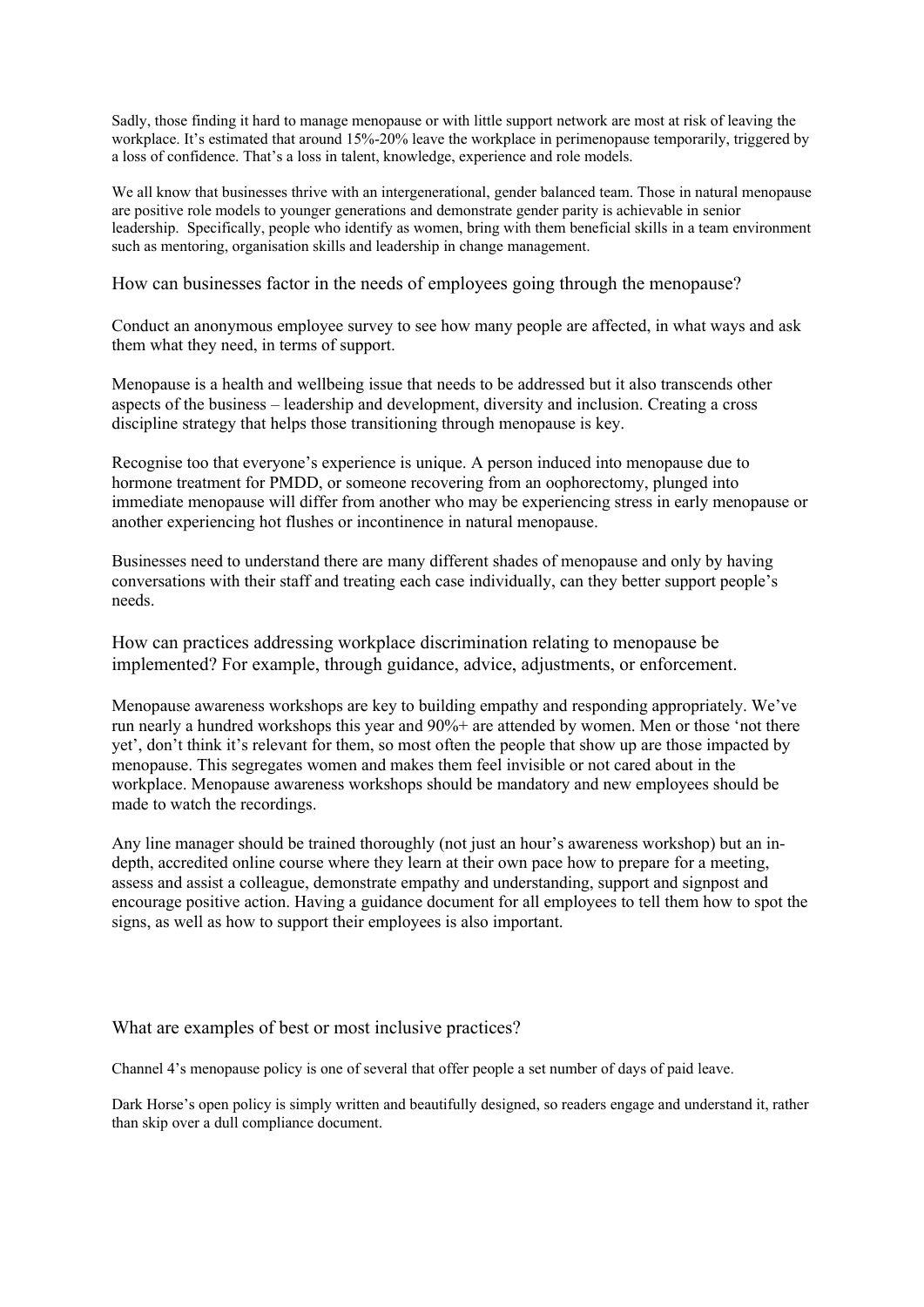CDM London where we ran a workshop in March had virtually full attendance by employees and the men showed up. We had stimulating breakout discussions on how as an organisation, they could demonstrate empathy and support.

Experian and Mars run regular events that are aimed at all people in the business. Mars brought in a comedian to share her story and stimulate discussion.

We are running a global panelled event for Kantar Worldwide's monthly 'Disruption Talks' which includes andropause, as well as menopause. We will hear from clinicians, anthropologists, and neuroscientists about the impact of menopause and how this differs by culture, heritage, and other variances. We have also invited Kantar's employees to share their stories and within this, we will hear from a male partner about what their experience of menopause is like and how they've been impacted, as well as someone experiencing induced / early menopause to disrupt associations.

We also think there is huge power in ERG's – employment resource groups – as these cultivate an open, supportive culture. We love Pinsent Mason's Fan Clubs.

How should people who experience the menopause but do not identify as women be supported in relation to menopause and the workplace?

They should have the right for support, as women experiencing menopause is offered but a recognition that menopause experiences and changes will be different.

Over The Bloody Moon conducted research (in depth interviews last year) amongst the LGBTQi+, including the transgender community and discovered that the transmen we spoke to, did not like to be reminded of 'my dirty past'. Associations of femininity were suppressed and brought up trauma, so demand a different approach in terms of support. Transgender men that were off testosterone treatment were experiencing similar changes to women, such as hot flushes, headaches, tiredness, poor sleep. Transgender women to some degree experienced a short-lived menopause as they began their oestrogen treatment, but this soon settled down.

We are proud to have an inclusive and diverse community at Over The Bloody Moon with social media support and Masterclasses that are open to anyone transitioning through menopause. However, we found that transgender / non-binary people do not wish to participate in a community that is associated with women. There are some good support communities, such as queermenopause.com and outandabout that should be included in policy / guidance / signposting materials to ensure people who do not identify as women have the same opportunity for support as those that identify as women do (albeit that this support may demand different solutions and interventions).

We find it is more inclusive when writing policy, guidance, delivering training or any other toolkit to use the term 'people transitioning through menopause' or 'menopauser' and unless we refer to research studies conducted by women, refrain from using gender as a means of defining those impacted by menopause.

We also ensure imagery is representative of all different people experiencing menopause.

How well does current legislation protect women from discrimination in the workplace associated with the menopause?

This needs to be more overt. The Equality Act 2010 and Health & Safety Act 1974 don't go far enough, as they weren't designed with menopause in mind.

### Should current legislation be amended?

Yes, menopause should be added as the tenth protected characteristic in Equality Act 2010.

What further legislation is required to enable employers to put in place a workplace menopause policy to protect people going through the menopause whilst at work?